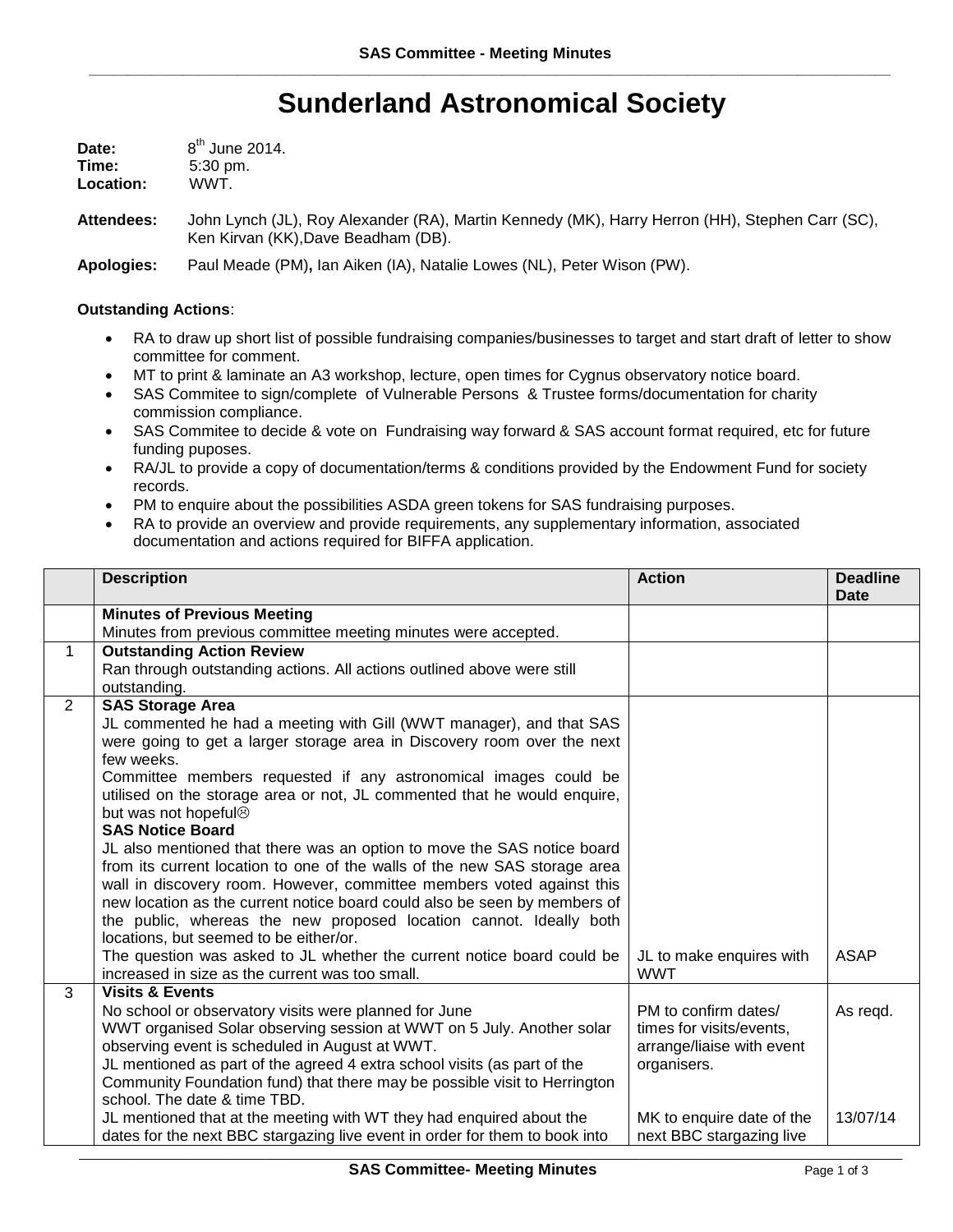|   | <b>Description</b>                                                                                                                                                                                                                                                                                                                                                                                                                                                                                                                                                                                                                                                                                                         | <b>Action</b>                                                                                                                                                              | <b>Deadline</b><br><b>Date</b> |
|---|----------------------------------------------------------------------------------------------------------------------------------------------------------------------------------------------------------------------------------------------------------------------------------------------------------------------------------------------------------------------------------------------------------------------------------------------------------------------------------------------------------------------------------------------------------------------------------------------------------------------------------------------------------------------------------------------------------------------------|----------------------------------------------------------------------------------------------------------------------------------------------------------------------------|--------------------------------|
|   | their events diaries. JL asked MK to enquire with hiss BBC POC.<br>It was also mentioned it be worth touching base with Gary Collin (Nissan<br>sports and leisure complex) in order to keep you up-to-date on fundraising<br>progress and enquire about potential events in Nissan August and                                                                                                                                                                                                                                                                                                                                                                                                                              | event.<br>MK to make enquiries<br>with GC.                                                                                                                                 | 13/07/14                       |
|   | November.<br>RA commented that he would create Facebook pinned events in SAS<br>Facebook calendar if given a list of events/lectures for next season.                                                                                                                                                                                                                                                                                                                                                                                                                                                                                                                                                                      | RA to create pinned<br>Facebook events for                                                                                                                                 | As Regd.                       |
| 4 | Funding for Observatory Dome/Mount replacement, etc<br><b>Endowment Fund - Community Foundation.</b><br>RA stated that he had started to draw up short list of possible fundraising<br>companies to target and start draft of letter. And would show committee<br>when complete.<br>KK placed the EQ8 order for the mount and stuff and was awaiting delivery<br>at WWT.                                                                                                                                                                                                                                                                                                                                                   | RA to draw up shortlist of<br>possible companies<br>and/or organisations &<br>start draft of letter.                                                                       | 10/08/14                       |
|   | With regards to 4 school visits, RA proposed the possibilities of SAS<br>Facebook or other social media competition(s) involving the schools in<br>order to assist with fundraising, raise SAS profile in schools/local<br>community, etc, etc. This was initially agreed by the committee & would<br>further discussions will be required to firm up on competition/action plan.                                                                                                                                                                                                                                                                                                                                          | Committee to discuss<br>further at next committee<br>meeting.                                                                                                              | 14/09/14                       |
|   | <b>Other Fundraising Streams</b><br>JL commented that RA had suggested that the next fundraising goal<br>should be BIFFA.<br>RA commented that as BIFFA fundraising limits were potentially up to 50K,<br>that it may be worth increasing SAS fundraising aspirations. This was<br>discussed and agreed by the committee.<br>JL also commented that the funding requirements from SAS would be<br>more comprehensive/rigorous than the Endowment Fund application, and<br>based more on for charity commission compliance. The requirements<br>would be discussed in more detail at subsequent committee meetings. This<br>would include improved accounts format and would also require the<br>previous 2 years accounts. | RA to provide an overview<br>and provide requirements<br>, any supplementary<br>information, associated<br>documentation and<br>actions required for BIFFA<br>application. | Date TBD.                      |
|   | KK agreed to adopt and utilise the new accounts format. This was agreed<br>by the rest of the committee present that it would the best format to use.<br>Especially w.r.t. the recording/tracking other potential concurrent<br>fundraising streams in the SAS accounts. However, some assistance may<br>be required obtain/collate data (where required) on the previous 2 years<br>account information (for BIFFA) in to the new accounts format.<br>JL/DB/MK offered to provide information/assistance when/if required.                                                                                                                                                                                                | KK to provide accounts in<br>new format for previous 2<br>years for BIFFA<br>application. Other<br>Members to<br>assist/support when<br>required.                          | 14/09/14                       |
|   | <b>SAS Fundraising - general</b><br>Committee discussed a number of funding goals/options and aspirations.<br>As there was not a full committee, this will be raised again, discussed and<br>decided at next meeting or at a specific fundraising meeting, if required.                                                                                                                                                                                                                                                                                                                                                                                                                                                    |                                                                                                                                                                            |                                |
|   | SAS Charity Bike Ride 8 <sup>th</sup> June -<br>It was reported that the charity bike ride was completed successfully by all<br>bike riders. All very Well Done to those involved in the bike fundraiser<br>organisation/participation & support. Thanks were also given to Harry<br>Herron and Karen Hutchinson for their efforts as the support crew. Initial<br>rough estimates of up to £700 were raised so far. It was also mentioned<br>that you may be worth thinking about this as an annual event.                                                                                                                                                                                                                |                                                                                                                                                                            |                                |

\_\_\_\_\_\_\_\_\_\_\_\_\_\_\_\_\_\_\_\_\_\_\_\_\_\_\_\_\_\_\_\_\_\_\_\_\_\_\_\_\_\_\_\_\_\_\_\_\_\_\_\_\_\_\_\_\_\_\_\_\_\_\_\_\_\_\_\_\_\_\_\_\_\_\_\_\_\_\_\_\_\_\_\_\_\_\_\_\_\_\_\_\_\_\_\_\_\_\_\_\_\_\_\_\_\_\_\_\_\_\_\_\_\_\_\_\_\_\_